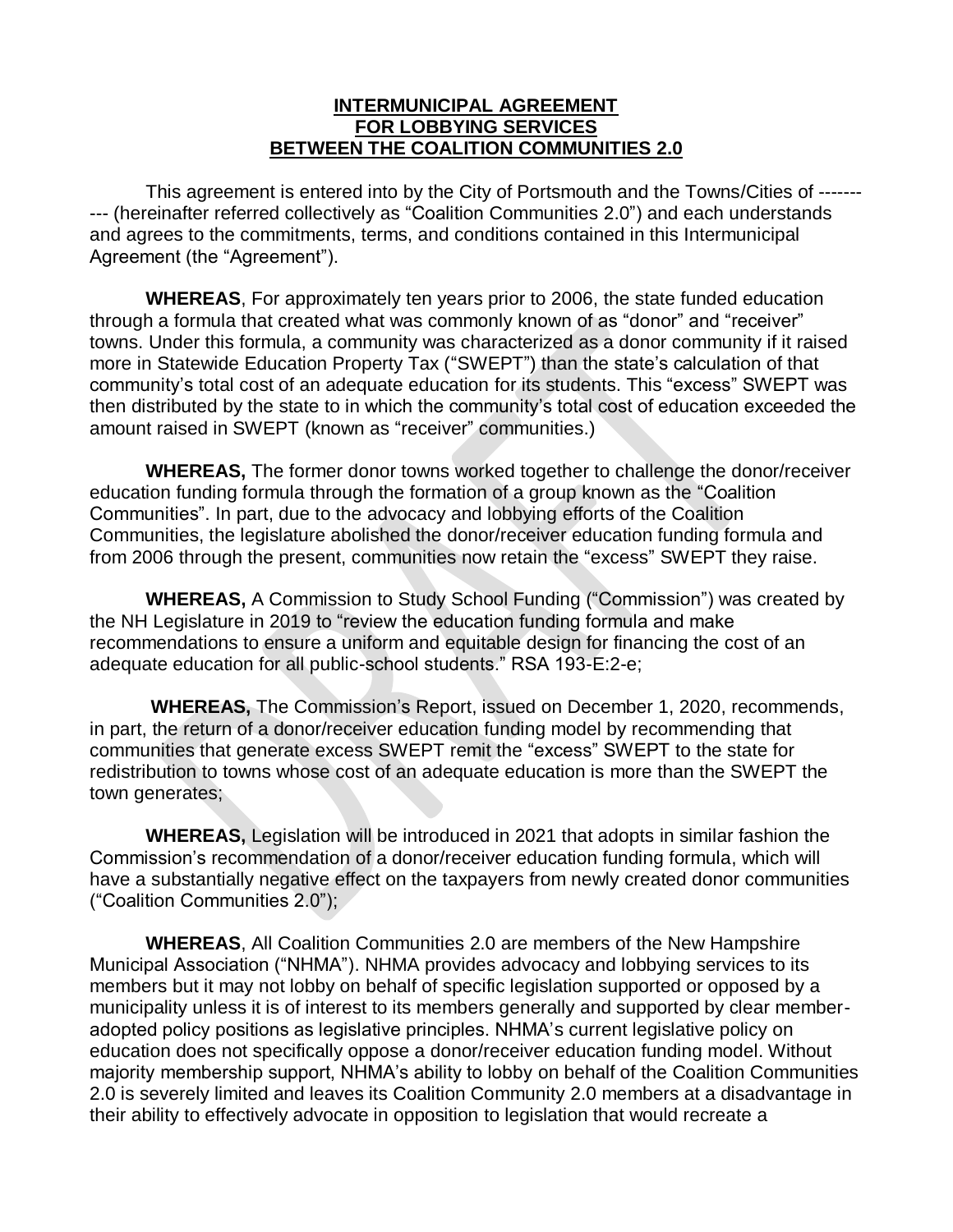donor/receiver education funding formula;

**WHEREAS,** RSA 31:9 provides that "[t]owns may at any legal meeting authorize the employment by the selectmen of counsel in legislative matters in which the town is directly or indirectly interested, or may ratify the previous employment by the selectmen of such counsel and may grant and vote money therefor.";

**WHEREAS**, Education funding is a complex issue and it would be unduly burdensome and costly for each town to separately track, advocate and lobby in opposition to education funding legislation that supports a donor/receiver model, particularly during COVID-19;

**WHEREAS,** The Coalition Communities 2.0 seek to share the cost of hiring an advocate for lobbying services;

**WHEREAS,** RSA 53-A:1 permits "…municipalities and counties to make the most efficient use of their powers by enabling them to cooperate with other municipalities and counties on a basis of mutual advantage and thereby to provide services and facilities in a manner and pursuant to forms of governmental organization that will accord best with geographic, economic, population and other factors influencing the needs and development of local communities;

THEREFORE, pursuant to RSA 53-A:3, the Coalition Communities 2.0 enter into this Agreement to hire an advocate for lobbying services and to educate others regarding the public policies related to the use of property taxes to fund education, as follows:

#### I. **DEFINITIONS**

A. "Advocate" shall mean the individual hired to provide professional lobbying services, as further described in the Request for Proposal attached as Exhibit A.

B. "Agreement" shall mean this document, the Intermunicipal Agreement for Professional Lobbying Services Between the Coalition Communities 2.0.

C. "Biennium" shall mean the current two-year term of the legislature beginning January, 2021 and ending December, 2022.

D. "Coalition Communities" shall mean donor towns under prior education funding formulas.

E. "Coalition Communities 2.0" shall mean any potential donor towns under an education funding formula that adopts the Commission's recommendation or any portion thereof that returns to a donor/receiver education funding formula. See also Member.

F. "Commission" shall mean the Commission to Study School Funding created by RSA 193-E:2-e.

G. "Donor communities" shall mean a community that when SWEPT is assessed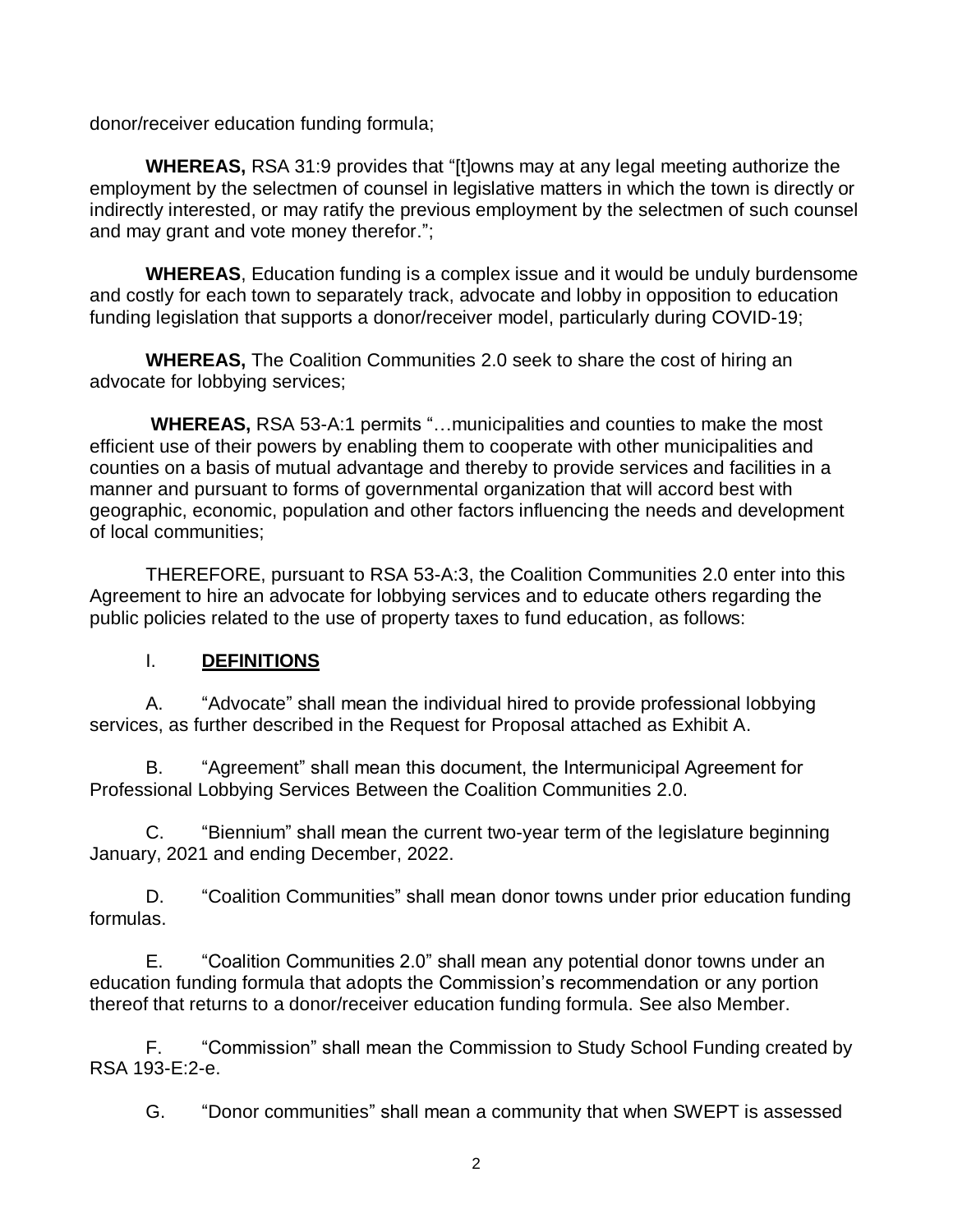on the municipality's total equalized assessed property value, SWEPT raises more funds than the state's calculated cost of an adequate education assessed for all students. This excess SWEPT is remitted to and distributed by the state to receiver communities.

G. "Excess SWEPT" shall mean when the SWEPT is applied to the equalized property value of a town, it raises more in SWEPT than the state's calculated cost of an adequate education for all students in its community.

H. "Joint Board" shall mean the Coalition Communities 2.0's Joint Board, the oversight board required by RSA 53-A:3, III (a). This Joint Board shall not be confused with the Board of Selectmen for the individual towns that are members of the Coalition Communities 2.0.

I. "Lobbying Services" are the professional lobbying services, as further described in the Request for Proposal attached as Exhibit A.

J. "Member" shall mean a town or city that is a potential new donor town and party to this Agreement.

K. "Receiver Communities" shall mean a community that when SWEPT is assessed on the municipality's total equalized assessed property value, SWEPT raises less than the state's calculated cost of an adequate education for all its students. The state distributes excess SWEPT raised by donor communities to receiver communities to meet its obligation to fund an adequate education.

L. "Report" shall mean the report of the Commission entitled *Our Schools, Our Kids; Achieving Greater Equity for New Hampshire Students and Taxpayers*, *A Report From The Commission to Study School Funding, Submitted to the New Hampshire General Court, December 1, 2020 Relative to RSA 193-E:2-e.*

M. "SWEPT" shall mean the Statewide Education Property Tax or any other form of property tax assessed by the State of New Hampshire.

# II. **PURPOSE OF THIS AGREEMENT**

The purpose of this Agreement is to allow the Coalition Communities 2.0 to jointly hire an advocate for professional lobbying services and to share the costs associated with these services as more fully set forth in the Request for Proposal attached as Exhibit A.

# **III.** DURATION OF AGREEMENT

The term of this Agreement runs concurrent with the current biennium of the legislature from January \_\_, 2021 through December 31, 2022. This Agreement may be renewed for an additional two-year term by vote of the majority of the Members after receipt of authorization from its board of selectmen or city council at its annual meeting held in July.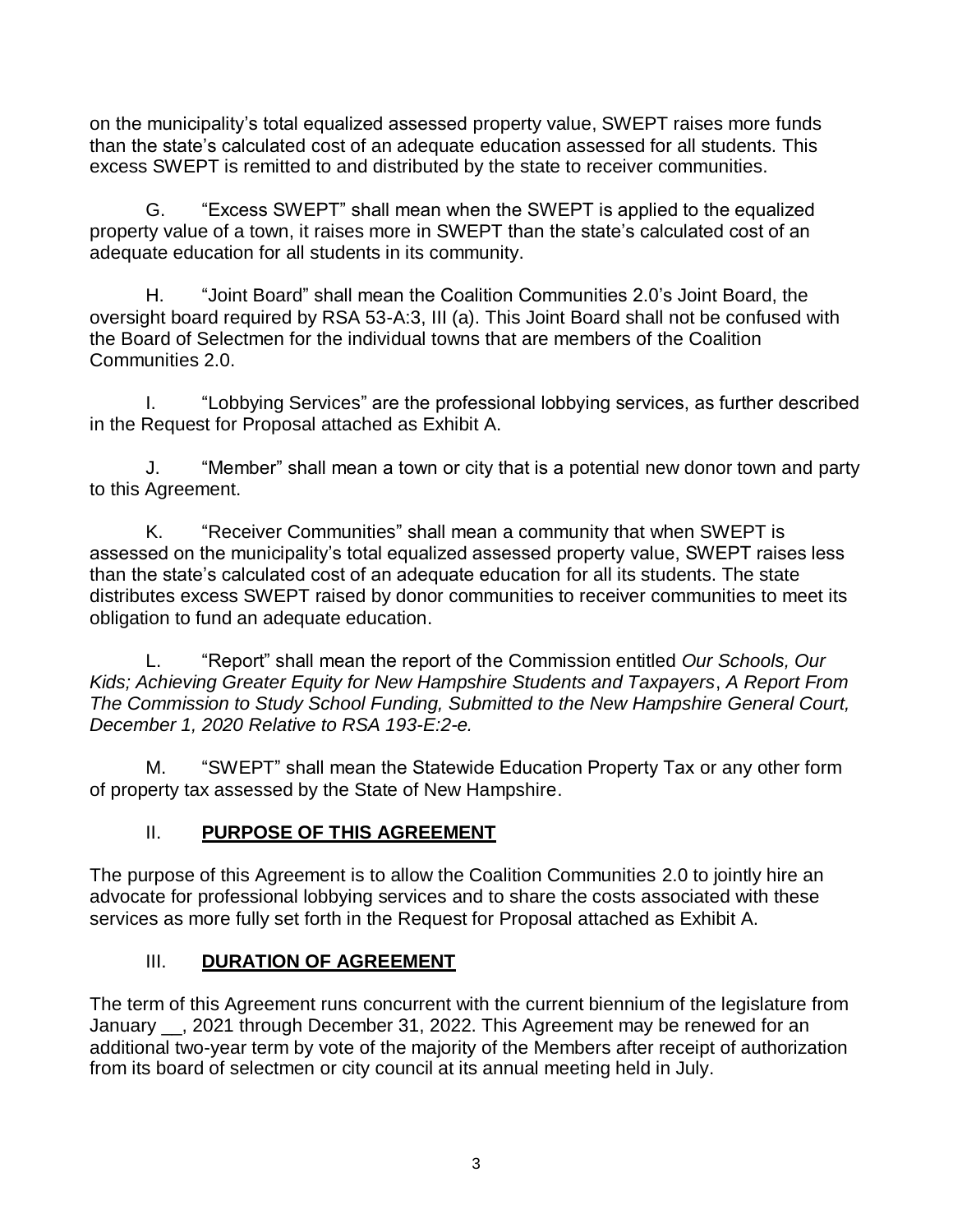# IV. **MEMBERSHIP**

The undersigned hereby organize and constitute themselves as Members of the Coalition Communities 2.0. The Members are listed in Exhibit B, which is attached and incorporated hereto. Each Member is authorized to participate by vote of its Board of Selectmen or City Council and copies of these votes are attached and incorporated as Exhibit C. Each signatory is an authorized representative of its town or city.

Members shall be limited to fifty (50). There will be an organizational meeting of the Members within 15 days of the execution of this Agreement. At the organizational meeting the Members will elect the Joint Board members as more fully described in Section V. Each Member is afforded one vote in all matters upon which require action. A majority vote of those Members present and voting shall be needed to act upon any business associated with this Agreement. One third of the total Membership shall constitute a quorum.

# V. **JOINT BOARD**

# 1. Purpose of Joint Board

A**.** The Joint Board has the authority to enter into contracts on behalf of the Members, including but not limited to hiring, supervising, advising and directing the activities of an Advocate for professional lobbying services, to negotiate with respect to all matters relating to this Agreement, to request, hold, accept and expend funds, to approve bills and circulate documents necessary in order to keep Members informed of activities pursuant to this Agreement and conduct such other activities as the Joint Board deems necessary and proper to carry out the purposes of this Agreement.

B. The Joint Board shall have the sole authority to approve an annual operating budget, which it shall transmit to the Members.

C. Officers: Beginning with its first meeting and then annually thereafter, the Joint Board shall elect a Chair, Vice Chair and a Clerk from the members of the Joint Board. The Chair shall serve as the official spokesperson for the Members.

# 2. Membership of Joint Board

A minimum of five regular members of the Joint Board shall be comprised of three town/city managers and two elected officials from its Members. All Joint Board members shall be nominated at the Members' organizational meeting and serve through the expiration of the term of this Agreement. If this Agreement is renewed by the Members for an additional term, the Members will elect Joint Board members at its first meeting during the first 30 days of the second term. There are no term limits for Joint Board members. Joint Board members may be supported by appropriate staff from its community.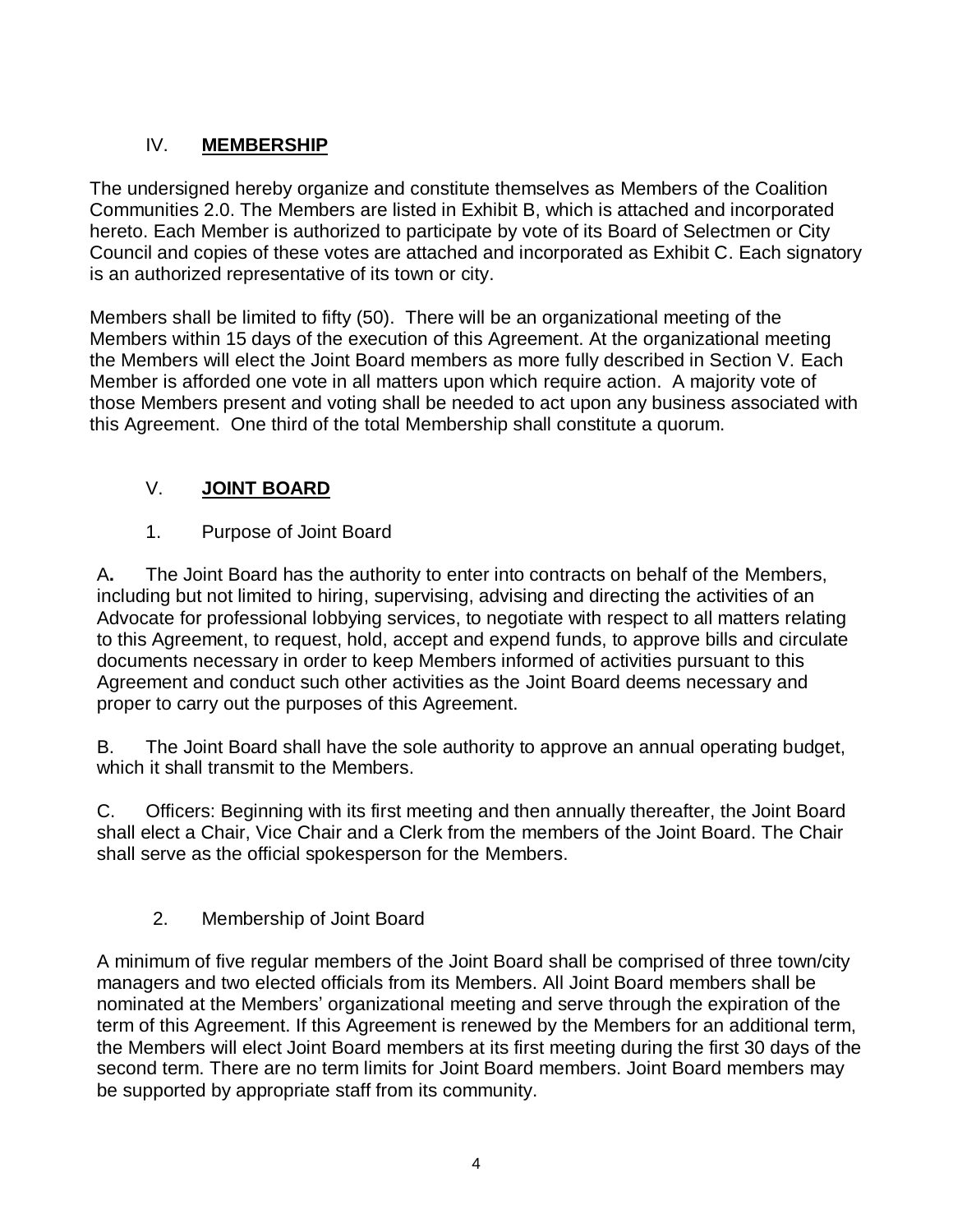Joint Board members and its officers shall not be personally liable for any debt, liability or obligation of the Coalition Communities 2.0. All persons having any claim against the Coalition Communities 2.0 may look only to its funds for payment of any such contract or claim, or for the payment of any debt, damages, judgment or decrees, or of any money that may otherwise become due and payable to them from the Coalition Communities 2.0.

3. Meetings:

A. Annual meetings. The Joint Board shall schedule one annual meeting of the Members during the term of this Agreement after the close of the legislative session in July.

B. Regular meetings. The Joint Board shall meet regularly at quarterly meetings or more frequently at the call of the Chair at such times and places that are mutually convenient to discuss issues of mutual concern to the Members. The Joint Board shall meet once a month with the Members while the legislature is in session. These meetings shall be held on the first Monday of every month at 11:00am. Additional meetings with Members may be scheduled either by the call of the Chair or by written request of five or more Members. The Clerk shall post proper notice of all meetings and shall record minutes pursuant to RSA 91-A:2.

4. Voting and Alternates.

A. Number of Joint Board members. The membership of the Joint Board is comprised of five regular members and two alternate members.

B. Quorum. Three of the five Joint Board members in attendance at a meeting are necessary to form a quorum.

C. Majority vote. All votes will pass by simple majority.

D. Role of Alternates.

Alternate member(s) shall sit with all other Joint Board members during the meetings and may participate but may only vote if regular member can't participate on said item. If an alternate has already been appointed to sit in for a regular member, then the second alternate shall be appointed by the Chair.

If a Joint Board member has unexcused absences for 2 consecutive or 3 total meetings during the term of this Agreement, they will be deemed to have vacated their position and the Joint Board will be free to appoint an alternate as a regular member to the vacant position upon majority vote of the Joint Board. If a Joint Board member resigns or is unable to continue to serve, the Joint Board will appoint an alternate as a regular member by majority vote of the Joint Board.

If alternates become regular members of the Joint Board, new alternates will be appointed by the Joint Board from all applicants that have been nominated by five or more Members.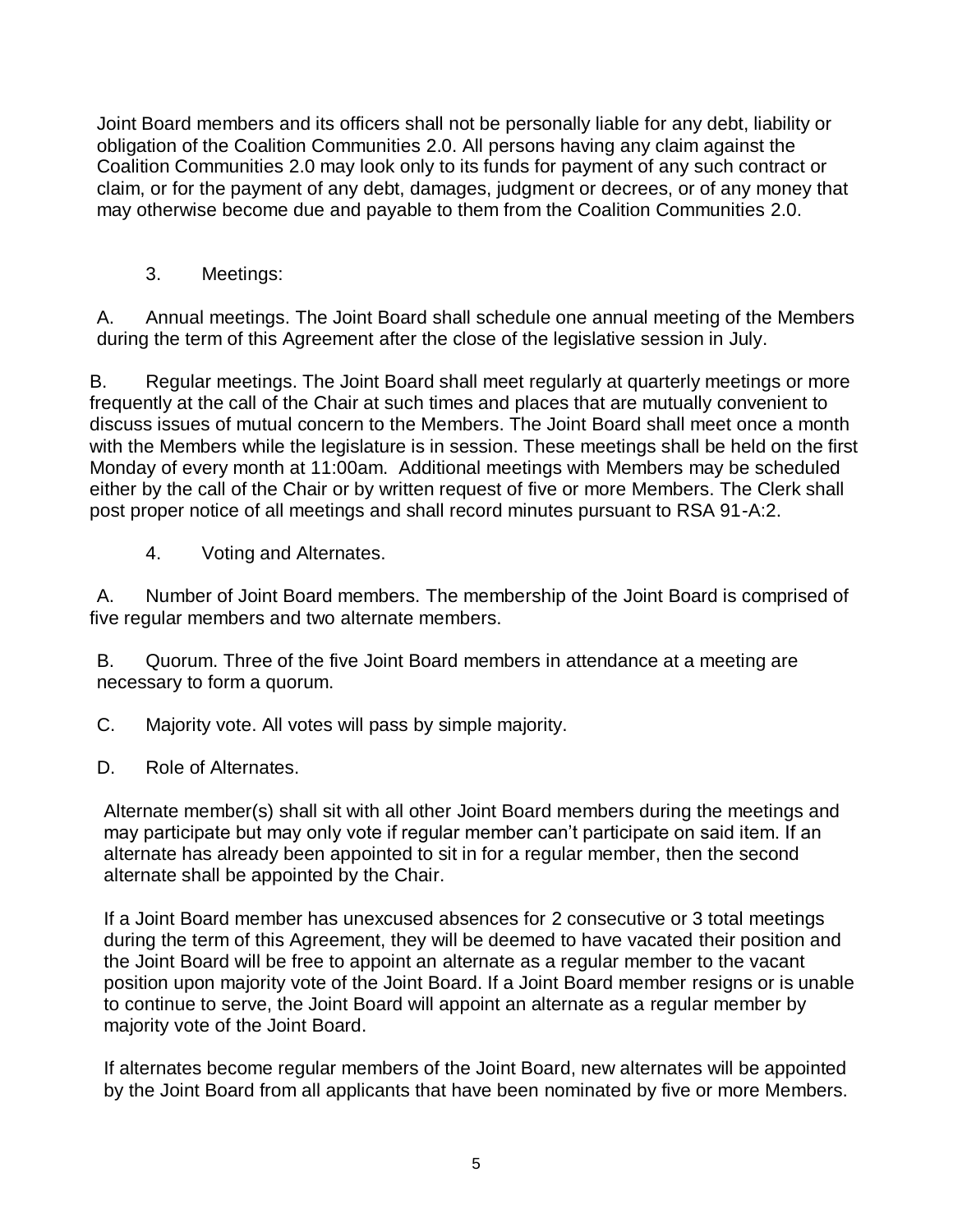# VI. **FINANCIAL AGREEMENT**

A. Apportionment of Cost**:** Pursuant to RSA 53-A:3, II (d), the Coalition Communities 2.0 agree that they will apportion costs as follows:

Apportionments shall be assessed annually to each Member by the 30<sup>th</sup> of January of each year of the Agreement. The Apportionment shall be based on the Member's percentage of the most recent and available at the time of assessment total equalized property value as certified by the NH Department of Revenue Administration of the total Membership. For example, the total Members' equalized assessed property value is \_\_\_\_\_. The City of Portsmouth's equalized assessed property value is ------, which is  $\_\%$  of the total. Portsmouth should contribute %\_\_ of the total costs associated with the Request for Proposal attached as Exhibit A.

No funds will inure to the benefit of any member of the Joint Board, private individuals, or employee of municipalities subject to this Agreement except that reasonable compensation may be paid for services rendered to the Members, including but not limited to contracted services and administrative support.

B Fiscal Agent: The Members agree that the City of Portsmouth ("City") will be the fiscal agent for the funds described in paragraph A above. The funds will be collected by the Joint Board and held by the City for purposes set forth in this Agreement and the Request for Proposals set forth in Exhibit A. However, the Members have delegated all decisions relative to the acceptance and expenditure of funds to the authority to the Joint Board, as described more fully in section IV above

C. Accounting for Funds. The Joint Board with assistance from the Fiscal Agent shall provide to the Members from time to time, but at least quarterly, a formal accounting of monies received, spent, and obligated, and a final accounting upon the termination of the Agreement.

D. All Members are towns except for the City. All towns currently operate under a fiscal year running from January 1-December 31. If any Member changes its fiscal year, the Joint Board shall make a determination as to whether and how to change the apportionment formula.

# E. Funds upon Termination

Upon termination of this Agreement, no individual employee or member of the Joint Board shall be entitled to a share in the distribution of any funds upon dissolution. Upon termination, the funds shall be distributed to each Member at the time of distribution in proportion to the percentage of its contribution relative to the total contribution of the all Members made in the year of distribution.

# VII. **Termination**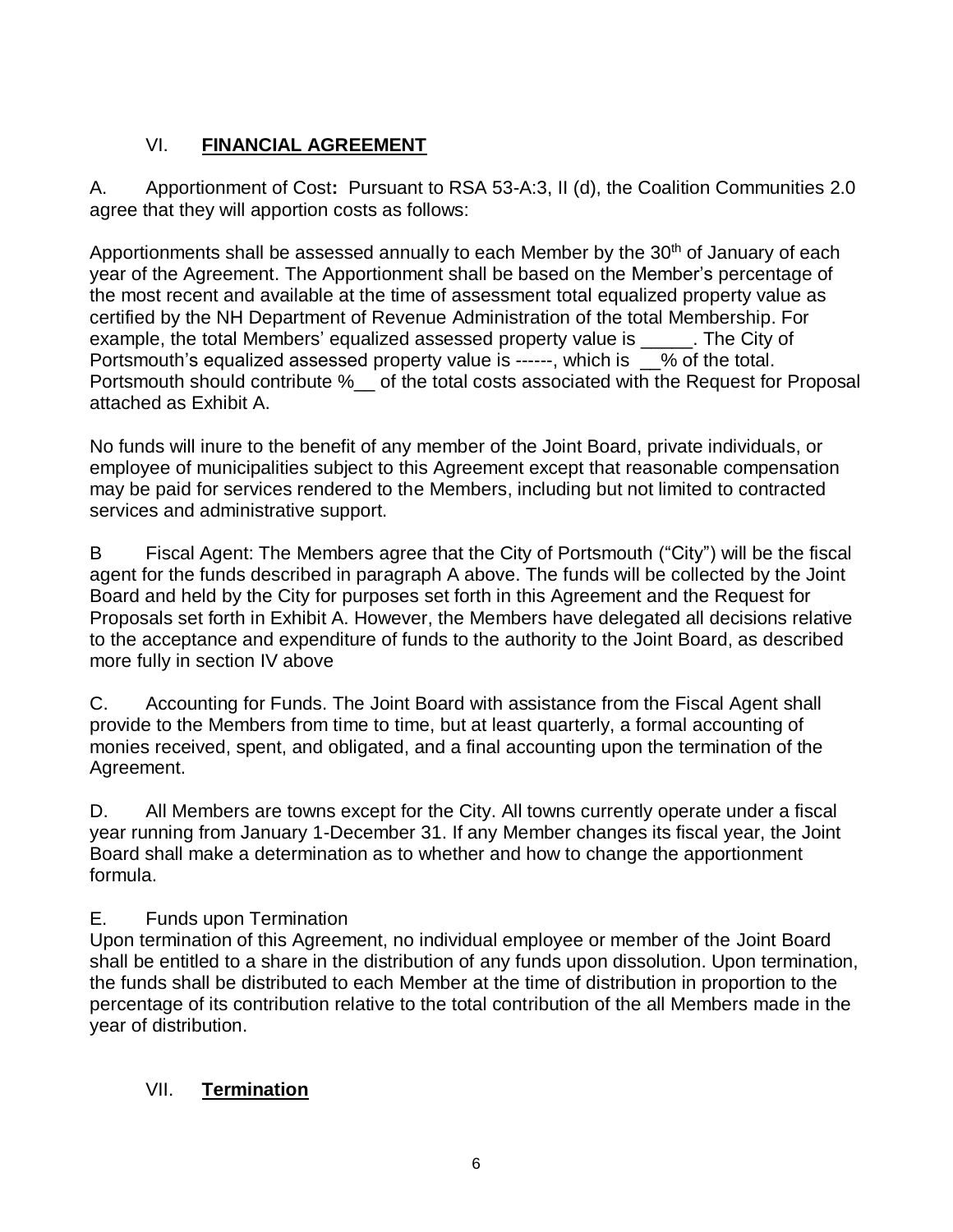A. Mutual Agreement. This Agreement may be terminated at the end of the two-year term upon mutual agreement of the Members' Boards of Selectmen and City Council. The Boards of Selectmen and City Council shall make the decision to terminate in July of the second year of the term of this Agreement.

#### B. Terminate Without Penalty.

If this Agreement is renewed for a second term, a Member wishing to withdraw from the Agreement shall give notice three months before the expiration of the initial two-year term and shall be responsible for its share of the Apportionment until the expiration of the term. Notice shall be in writing from the Board of Selectmen of the withdrawing Member to the Joint Board. The Joint Board will notify the other Members of any Member's withdrawal through their authorized agents who have executed this Agreement. This Agreement shall terminate upon completion of its two-year term if not renewed.

#### C. Termination With Penalty

A Member wishing to withdraw from the Agreement before the end of the two-year term shall be responsible for its share of the Apportionment until the completion of the term. Notice shall be in writing from the Board of Selectmen of the withdrawing Member to the Joint Board. The Joint Board will notify the other Members of any Member's withdrawal through their authorized agents who have executed this Agreement.

#### VIII. **Other**

A. Amendment: This Agreement may be amended only by written Agreement signed by the majority of Members.

B. City Council and Board of Selectman Approval: All Members undersigned have received approval of this Agreement by its City Council or Board of Selectman and have been authorized to participate by votes taken on dates attached and incorporated as Exhibit C.

C. Notices: Notices for each party shall be in writing and mailed to the individuals listed in Exhibit B which is attached and incorporated hereto.

D. Severability: If any provision of this Agreement is deemed invalid or unenforceable, the remaining provisions shall remain in full force and effect.

E. Governing Law: This Agreement shall be governed by and interpreted in accordance with the provisions of the laws of the State of New Hampshire.

F. Separate Document: This Agreement may be executed in two or more counterparts, each of which shall be deemed an original, but all of which together shall constitute one and the same instrument.